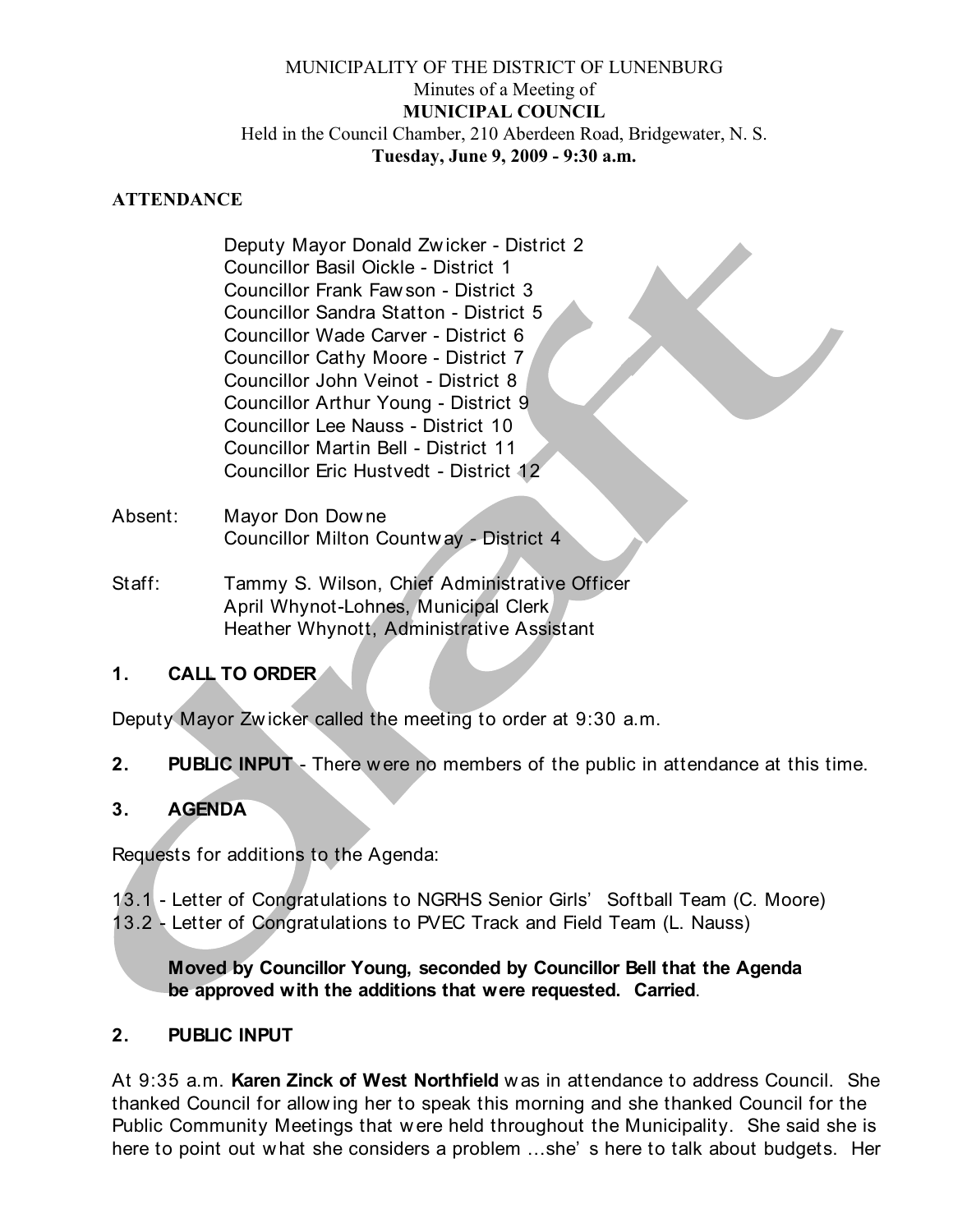presentation w as about the Municipality' s budget and her opinion that it' s a deficit budget. She provided a copy of her presentation. At the conclusion of her presentation, Deputy Mayor Zw icker thanked her and indicated that it' s not the practice to deliberate presentations at this time.

Mr. Gordon Pettipas, Director of Financial Services and Municipal Treasurer, w as present at this time and Ms. Wilson introduced him to Ms. Zinck and suggested that she meet with Mr. Pettipas to ask questions about the Municipality's budget.

#### **4. MINUTES**

**Moved by Councillor Moore, seconded by Councillor Statton that the following Minutes be approved as circulated: March 10, 2009 Council Meeting; Special Council Meetings held March 5, 2009 and April 2, 2009; and Public Hearing held April 2, 2009. Carried**.

#### **5. BUSINESS ARISING FROM MINUTES**

#### 5.1 SECOND READING - DEED TRANSFER TAX BY-LAW AMENDMENT

Ms. April Whynot-Lohnes review ed the proposed amendment to the Deed Transfer Tax By-law w hich, if approved, w ill increase the rate from 0.75 percent of the value of property transferred to 1.0 percent.

**Moved by Councillor Nauss, seconded by Councillor Carver that Council approves the amendment to the By-law respecting the Deed Transfer Tax as presented and hereby conducts Second Reading of the By-law amending the Deed Transfer Tax By-law. Carried**.

It w as noted that an advertisement w ill be published in the local paper to notify residents of this amendment and the amendment w ill become effective on the date of publication.

## **10. RECOMMENDATIONS/REFERRALS FROM COMMITTEES, BOARDS, FOCUS GRs**.

## 10.1 COMMITTEE OF THE WHOLE - RECOMMENDATIONS

10.1.1 - Funding - Cookville Wastew ater Treatment Plant & MacCulloch Road Wastew ater Collection System

**Moved by Councillor Statton, seconded by Councillor Nauss that Council accepts the recommendation of the Committee of the Whole and approves funding in the amount of \$10,000.00 plus HST, from the Operating Restricted Reserve to complete the required repairs, as detailed by the Engineering Department in their Report dated April 29, 2009, for both the Cookville Wastewater Treatment Plant and the MacCulloch Road Wastewater Collection System. Carried**.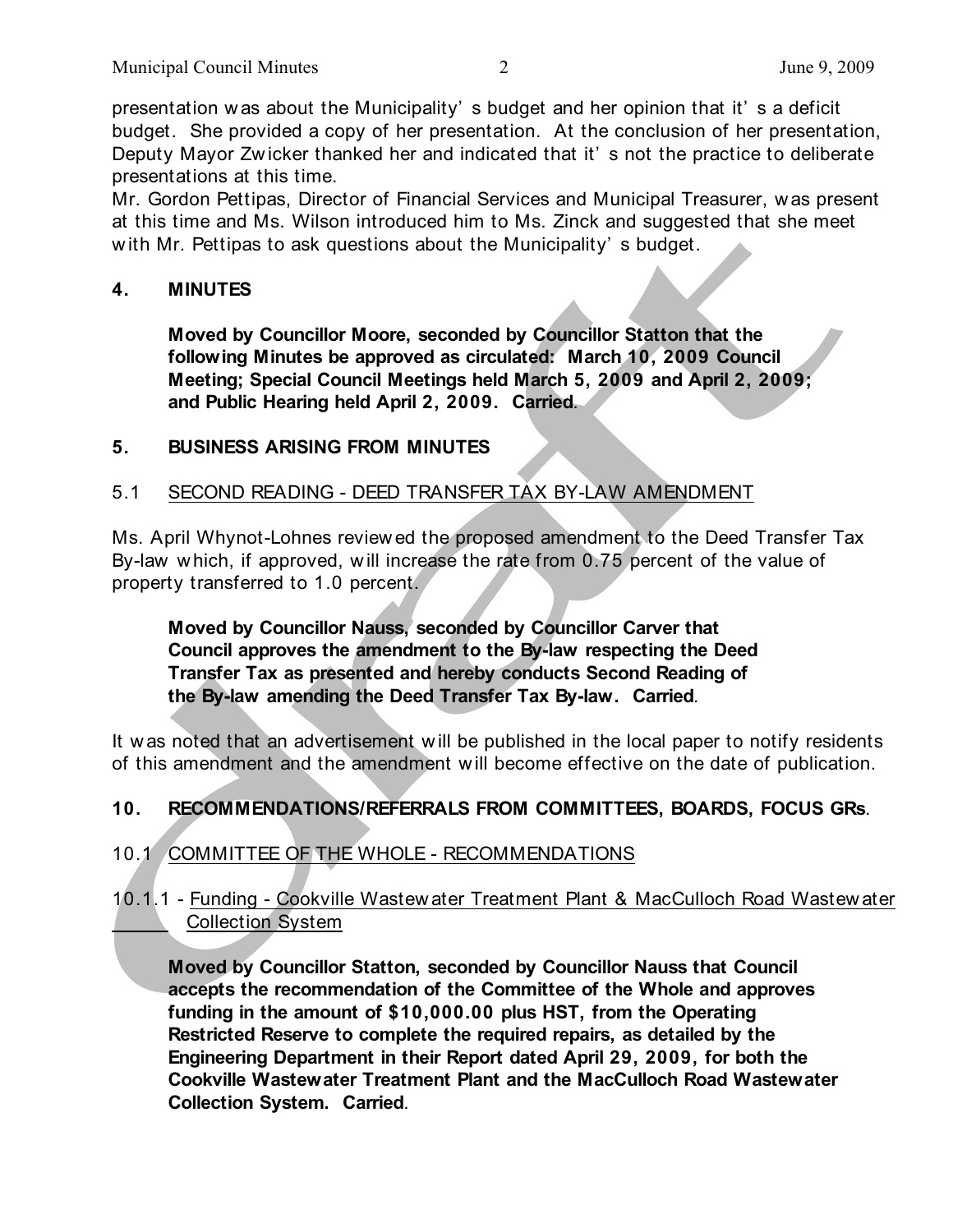#### 10.1.2 - Continuation of Participation in Asphalt Shingle Aggregate Trail Resurfacing

**Moved by Councillor Carver, seconded by Councillor Veinot that Council accepts the recommendation of the Committee of the Whole and approves the continuation of the Trail and Open Space Coordinator' s participation/ work in the Asphalt Shingle Aggregate Trail Resurfacing Project. Carried**.

#### 10.1.3 - Repainting of existing Crossw alks in New Germany

**Moved by Councillor Moore, seconded by Councillor Young that Council accepts the recommendation of the Committee of the Whole and approves the repainting of the existing Crosswalks in New Germany, including the associated cost, and that a letter be sent to the NS Department of Transportation and Infrastructure Renewal requesting the work to be carried out. Carried**.

#### 10.1.4 - Community Capital Grant - South Shore R/C Flying Club

**Moved by Councillor Veinot, seconded by Councillor Carver that Council accepts the recommendation of the Committee of the Whole and awards a Community Capital Grant in the amount of \$690.51, as requested, to the South Shore R/C Flying Club towards their project for the expansion and improvement of their landing strip. Carried**.

#### 10.1.5 - Community Capital Grant - Maitland and District Community Centre

**Moved by Councillor Statton, seconded by Councillor Young that Council accepts the recommendation of the Committee of the Whole and awards a Community Capital Grant in the amount of \$1,000.00 to the Maitland and District Community Centre towards their project to install insulation and vinyl siding. Carried**.

#### 10.1.6 - Community Capital Grant - Broad Cove Community Association

**Moved by Councillor Hustvedt, seconded by Councillor Bell that Council accepts the recommendation of the Committee of the Whole and awards a Community Capital Grant in the amount of \$1,000.00 to the Broad Cove Community Association towards their project to do repairs to the existing building and to create outdoor activity structures. Carried**.

#### 10.1.7 - Terms of Reference for Public Relations Committee

**Moved by Councillor Young, seconded by Councillor Statton that Council accepts the recommendation of the Committee of the Whole and approves the Terms of Reference for the Public Relations Committee**. The motion w as **carried** with the agreement that the following friendly amendments be made to the Terms of Reference: 1) In the " Mandate" section, the last sentence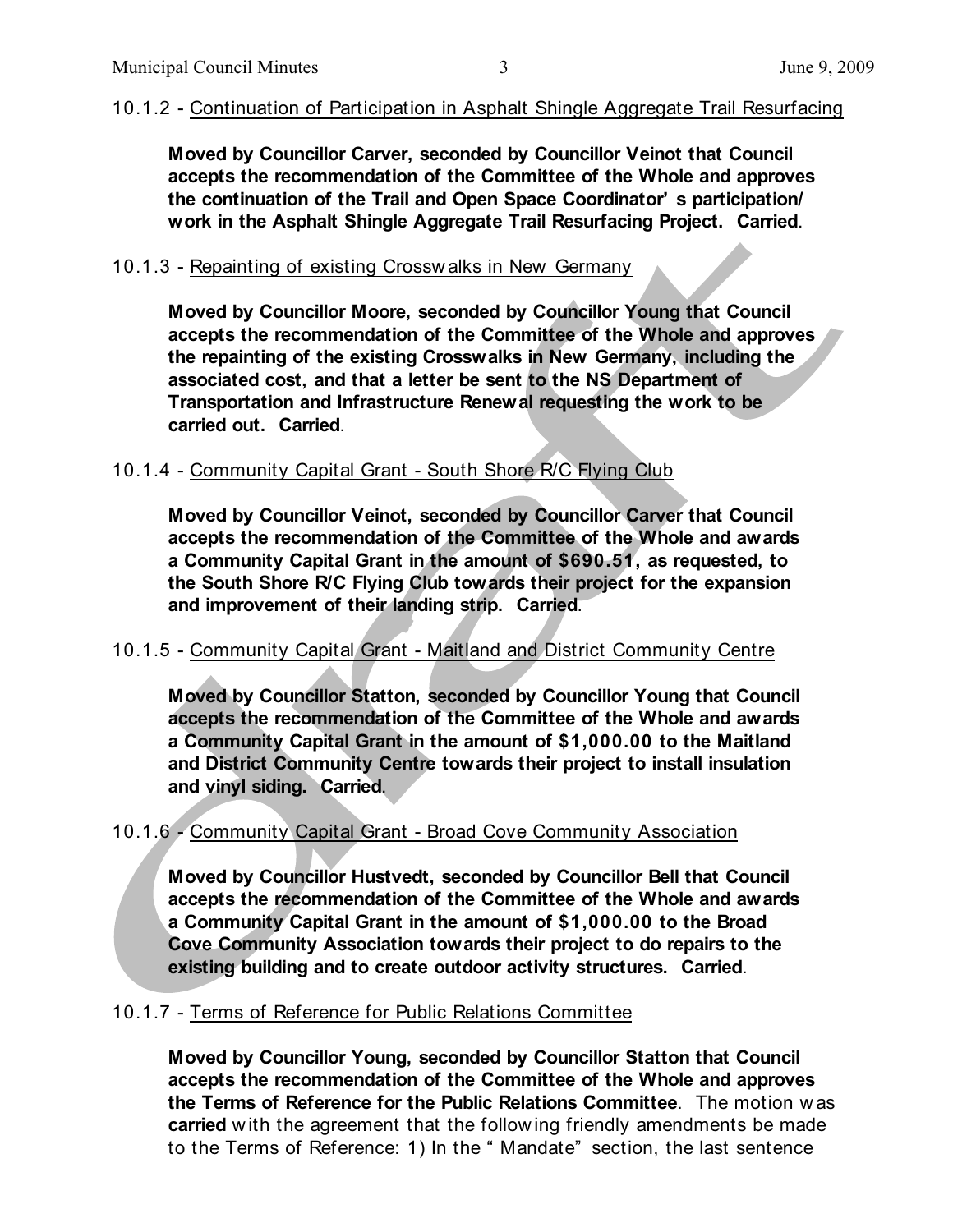w as changed to read " To ensure an annual communications review takes place." ; and 2) In the " Identified Responsibilities" section, in item #1, the w ording " distributed to throughout" was changed to " distributed throughout"; and in item #3, the word " recommend" was changed to " recommendations".

#### 10.1.8 - Resolution re Legislation to ban Exploration/Mining of Uranium in Nova Scotia

**Moved by Councillor Fawson, seconded by Councillor Oickle that Council accepts the recommendation of the Committee of the Whole that we forward the Resolution regarding the enactment of legislation to permanently ban the exploration and mining of uranium in Nova Scotia to the UNSM Resolutions Committee for consideration at the Fall UNSM Conference. Carried**.

Deputy Mayor Zw icker noted that this Resolution did go before the Regional Meeting of the municipalities recently held in Mahone Bay and the Resolution w as accepted there.

#### 10.1.9 - Amendments to Building Code By-law - **First Reading**

**Moved by Councillor Nauss, seconded by Councillor Carver that Council accepts the recommendation of the Committee of the Whole and approves the amendments to Schedule " A" Building Permit Fees of the Building Code By-law, increasing the building permit fees by 10%, and that a note be added to the bottom of Schedule " A" with wording to advise that exemptions may be granted and that contact should be made with the Building Inspection Department to find out these exemptions; and, that Municipal Council conducts First Reading of the draft By-law amending the Building Code By-law. Carried**.

#### 10.1.10 - 2009/2010 Grants as submitted by Community Services Focus Group

**Moved by Councillor Bell, seconded by Councillor Oickle that Council accepts the recommendation of the Committee of the Whole and approves the 2009/2010 grants as submitted by the Community Services Focus Group. Carried**.

# **6. AWARDING OF TENDERS/RFPs**

At 10:00 a.m. in attendance w ere Pierre Breau, Director of Engineering and Public Works, and Matt Davidson, Assistant Municipal Engineer.

## 6.1 TENDER 2009-01-001 - MUNICIPAL ROAD MAINTENANCE 2009-2010

Mr. Davidson review ed the analysis information for the tenders received for Tender 2009- 01-001 - Municipal Road Maintenance 2009-2010. This project involves the supply and placement of NSDOTIR Type 1 aggregates, grading, compacting, ditching, and minor repairs along the Municipal Roads located in the communities of Auburndale, Conquerall Bank, Hebbville, Italy Cross and Pine Grove.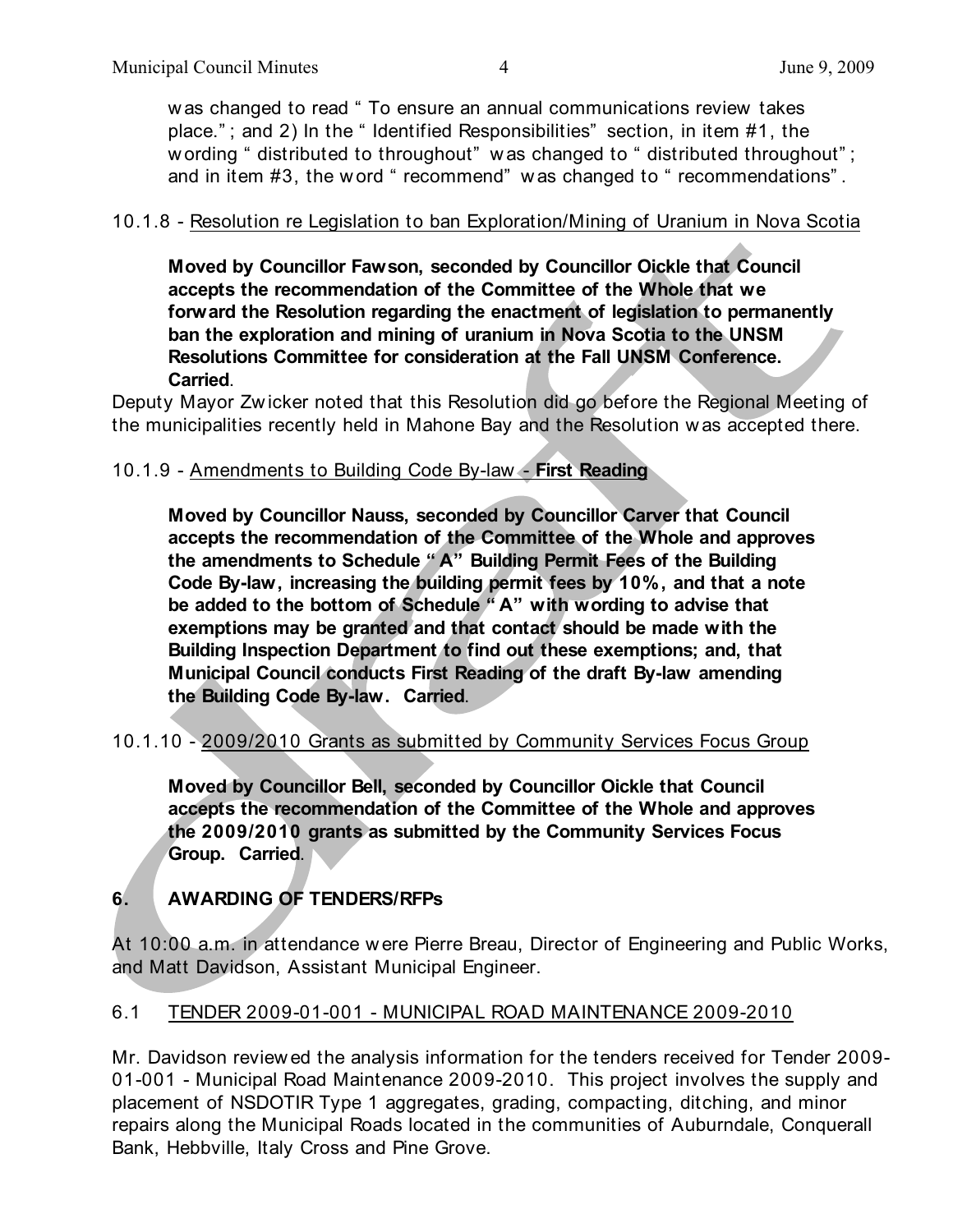**Moved by Councillor Nauss, seconded by Councillor Veinot that Tender 2009-01-001 for 2009-2010 Municipal Road Maintenance be awarded to Town & Country Property Improvements Ltd. for the price of \$20,181.80, including HST**. The motion w as **carried** after questions w ere answ ered regarding the variance in the budget figure and the price of this tender aw ard.

## 6.2 TENDER 2009-05-003 - MUNICIPAL ROADS - ASPHALT APRONS

Mr. Davidson review ed the analysis information for the tenders received for Tender 2009- 05-003 - Municipal Roads - Asphalt Aprons. This project involves the construction of Asphalt Aprons at the beginning of each of the Municipal Roads, being Billie Lane, Toma Drive and Whisper Wood Drive, located in Pine Grove, Italy Cross and Hebbville, respectively. As the low est tender price received w as significantly under the budget estimate, Mr. Davidson reported that he held a meeting w ith the low est bidder, Tow n & Country, to make sure the price included all the work that's to be done. Councillors expressed concern w ith the variance betw een the budget estimate and the tender price. It w as suggested that the variance amounts be referred to the Budget/ Finance Committee.

**Moved by Councillor Statton, seconded by Councillor Nauss that, based on the tender analysis, we award Tender 2009-05-003 for Municipal Roads Asphalt Aprons to Town & Country Property Improvements Ltd. for the price of \$11,174.73, including HST. Carried**.

6.3 TENDER 2009-05-001 - COOKVILLE WASTEWATER TREATMENT PLANT - ODOUR CONTROL SYSTEM

Mr. Davidson review ed the scope of w ork and the analysis information for the one tender received for Tender 2009-05-001 - Cookville Wastew ater Treatment Plant - Odour Control System.

**Moved by Councillor Young, seconded by Councillor Bell that Tender 2009-05-001 for the Cookville Wastewater Treatment Plant - Odour Control System be awarded to Western Plumbing and Heating Limited for the price of \$97,840.00 plus HST. Carried**.

In response to Councillor Statton' s question about a completion date, Mr. Davidson reported that their completion schedule is by October 31, 2009. He can give an update as the work proceeds. Councillor Statton said she would appreciate that.

Mr. Davidson was thanked and he left the meeting.

## 10.2 WASTE MANAGEMENT COMMITTEE - RECOMMENDATION

10.2.1 - Specifications for Tender 2009-05-004 - Dry Ice Blast Cleaning System and Tender 2009-05-005 - Air Compressor System - LRCRC

Mr. Breau explained the purpose of the Dry Ice Blast Cleaning System. He noted that the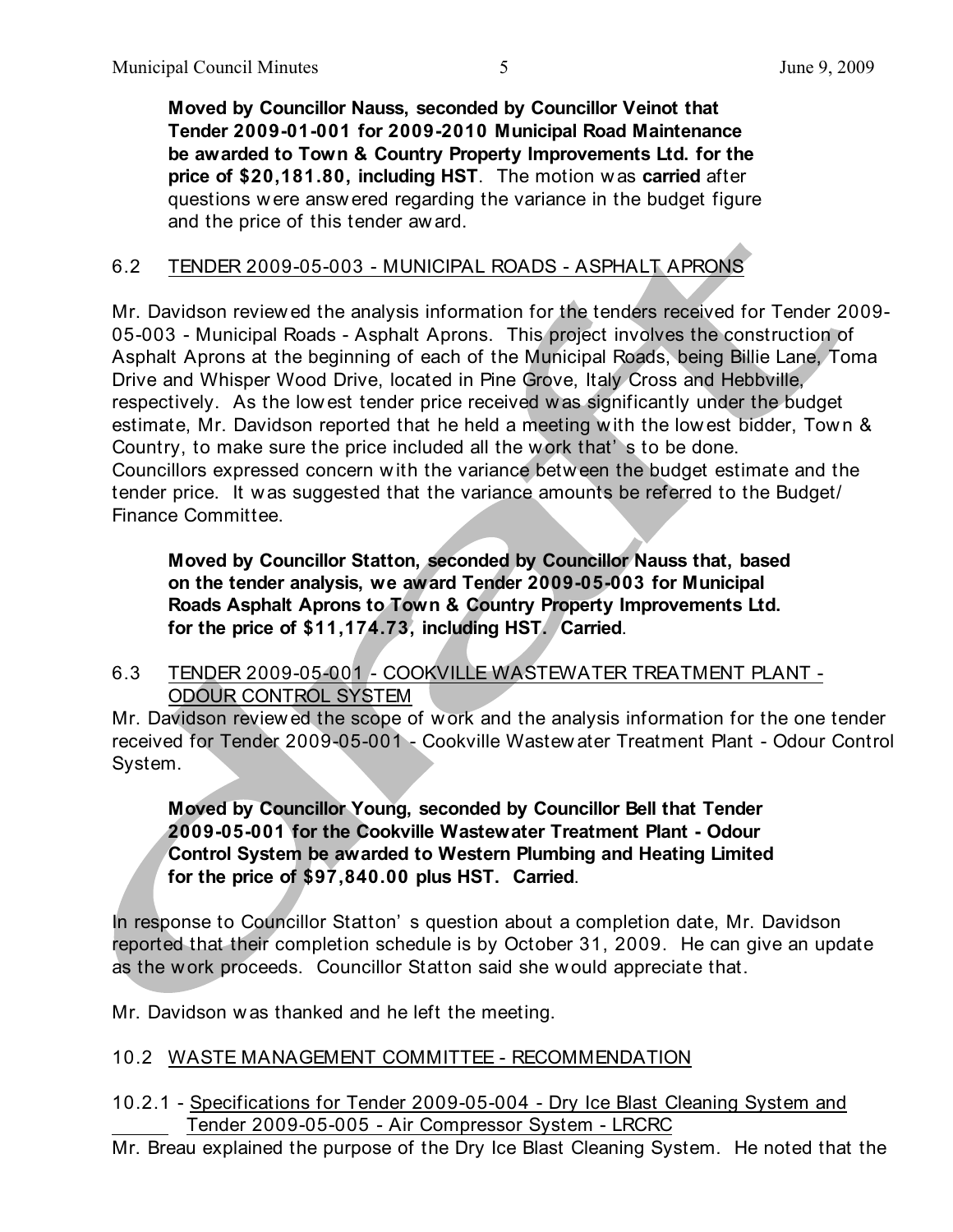estimated price for the project is \$70,000.00 and that the cost w ill be split betw een the partner units. The prices received w ill go to the Waste Management Committee and this Council.

**Moved by Councillor Young, seconded by Councillor Statton that Council accepts the recommendation of the Waste Management Committee and approves the Tender Specifications for Tender 2009-05-004 " Supply and Delivery of Dry Ice Blast Cleaning System, Lunenburg Regional Community Recycling Centre" and the Tender Specifications for Tender 2009-05-005 " Supply and Delivery of an Air Compressor System, Lunenburg Regional Community Recycling Centre" and the issuance of same. Carried**.

# **7. PRESENTATIONS/SCHEDULED TIMES**

## 7.1 PRESENTATION re JACOB ERNST MILL ROAD, BLOCKHOUSE (Paul Young)

At 10:30 a.m. in attendance were Mr. Paul Young and Mr. Dw ight Robar to make a presentation regarding a concern about a public road in the community of Blockhouse know n as the Jacob Ernst Mill Road.

Deputy Mayor Zw icker reported that this is an issue that w as late coming to the Municipality because the correspondence we should have received some time ago w as only recently received.

Mr. Paul Young used a Pow erPoint presentation to explain to Council the concern that he and other Blockhouse residents have about the Jacob Ernst Mill Road and how it is an important road in the community that he feels is being lost. He w ould like support from the Municipality so that this Road remains in the public domain. He has 1400 feet of land that borders on Mud Lake and he w ould be w illing to donate a portion of it to the Municipality for public use.

Ms. Wilson informed Mr. Young that w hat the Municipality does w ith these requests is refer them to a Focus Group which considers the request and makes a recommendation to the Committee of the Whole and then on to Council. She informed him that we will use the information that w as provided today.

Mr. Paul Young pointed out that the important thing is the time line.

Ms. Wilson reported that she only received the e-mail on Friday w hich extended the time until June 22, 2009, but they indicated they w ould accommodate any time that w e need to give this a thorough review .

Mr. Young answ ered Councillor Nauss' questions to clarify ow nership of lots in the area.

Deputy Mayor Zw icker informed Mr. Young that this issue w ill be dealt w ith by the Community Services Focus Group and that we will be moving on it as quickly as possible. He indicated that Council appreciates the concerns that this situation has created and that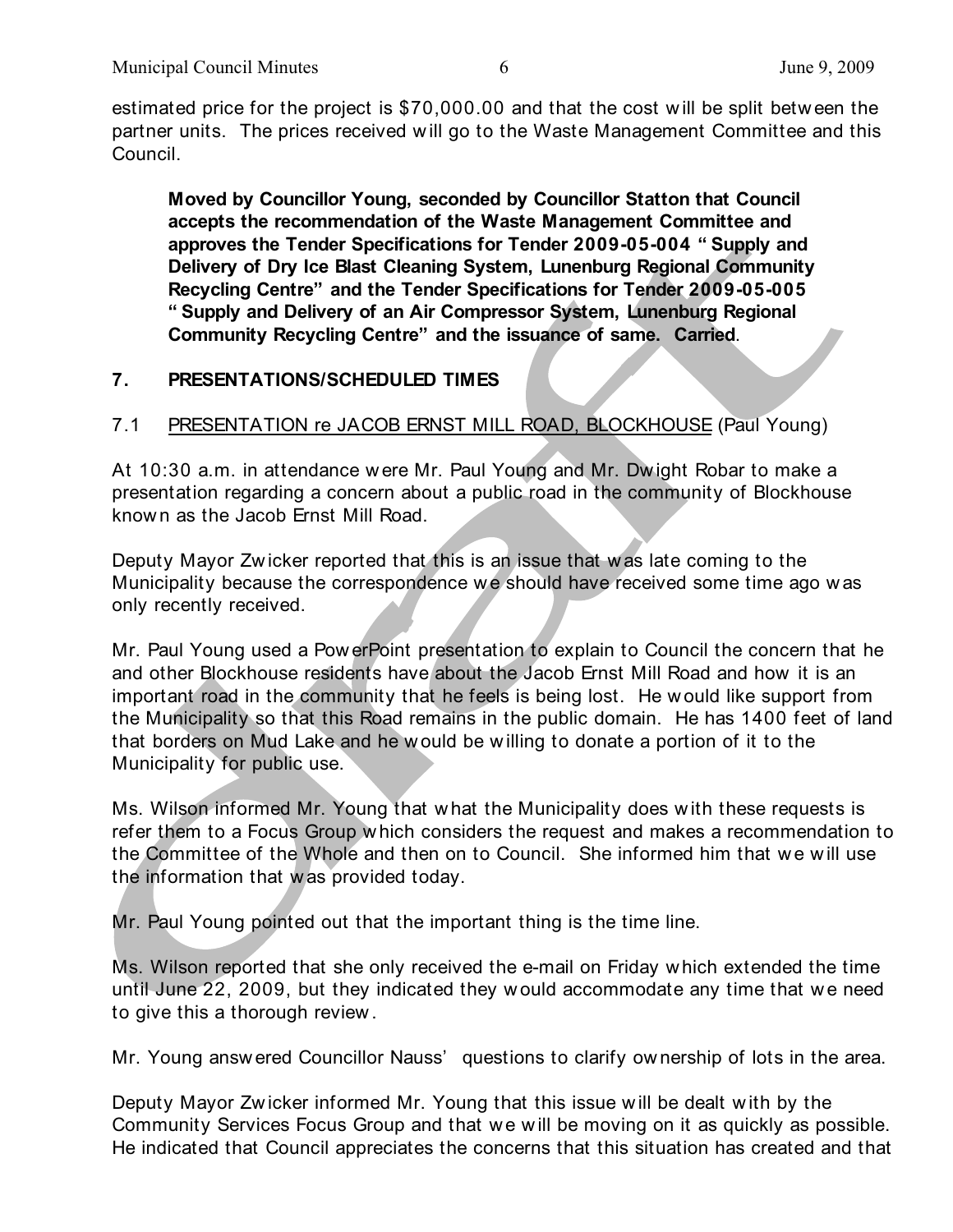we hope to come to a resolution that will be satisfactory.

Mr. Young said they have tried for the last year and a half to diplomatically deal w ith the Department of Transportation.

Deputy Mayor Zw icker commented that issues in communities should be brought to the Councillor' s attention as soon as possible.

Mr. Young w as thanked for his presentation and he and Mr. Robar left the meeting.

# 10.4 TOURISM FOCUS GROUP - RECOMMENDATION

# 10.4.1 - Tourism Focus Group' s Proposed Budget Expenditure Structure 2009/2010

In attendance w as Mr. Dave Waters, Community Economic Development Officer. He informed Council that, regarding the Tourism Focus Group' s expenditures for 2009/2010 totalling \$20,000.00, the Group did the same as last year, w hich w as to break the total budget into categories. Mr. Waters review ed the list of categories - Advertising (Tourism & Economic Development) - \$5,250; Website Updates - \$1,250; Promotional Material - \$4,000; Events and Special Projects - \$4,000; Trade Show s and Conferences - \$1,500; and On-line Map - \$4,000.

**Moved by Councillor Hustvedt, seconded by Councillor Nauss that Council accepts the recommendation of the Tourism Focus Group and approves the new Tourism Focus Group proposed budget expenditure structure as presented for the 2009/2010 budget year. Carried**.

## 10.3 BUDGET/FINANCE COMMITTEE - RECOMMENDATION

10.3.1 - Request for Funding - Lunenburg Queens Regional Development Agency

Council received a letter from the Lunenburg Queens Regional Development Agency (LQRDA) informing them of the *local allocation clause* in the funding agreement that allow s RDAs w ith larger areas or populations to access subsidiary funds w hen mid-year expectations are met. The LQRDA w as informed on May 19 by their federal and provincial funding partners about a marginal increase in financial contribution available for the LQRDA' s 2009/10 operating budget. To complete the process, the LQRDA needs support from the municipal funding partners. Collectively, the municipal total is \$4,528 (Municipality of Lunenburg' s share is \$1,866), and that amount w ill be matched by both ACOA and the Province.

Mr. Waters reported that the Budget/Finance Committee met early this morning to consider the LQRDA' s request. As funds are very tight this year, it w as suggested that the \$1,866.00 could be taken from the Tourism Focus Group' s budget, in lieu of some services provided to the Municipality by the LQRDA w hich w ere outlined in the Budget/ Finance Committee' s report to Council, being 15 hours of w ebsite updates, 14 hours of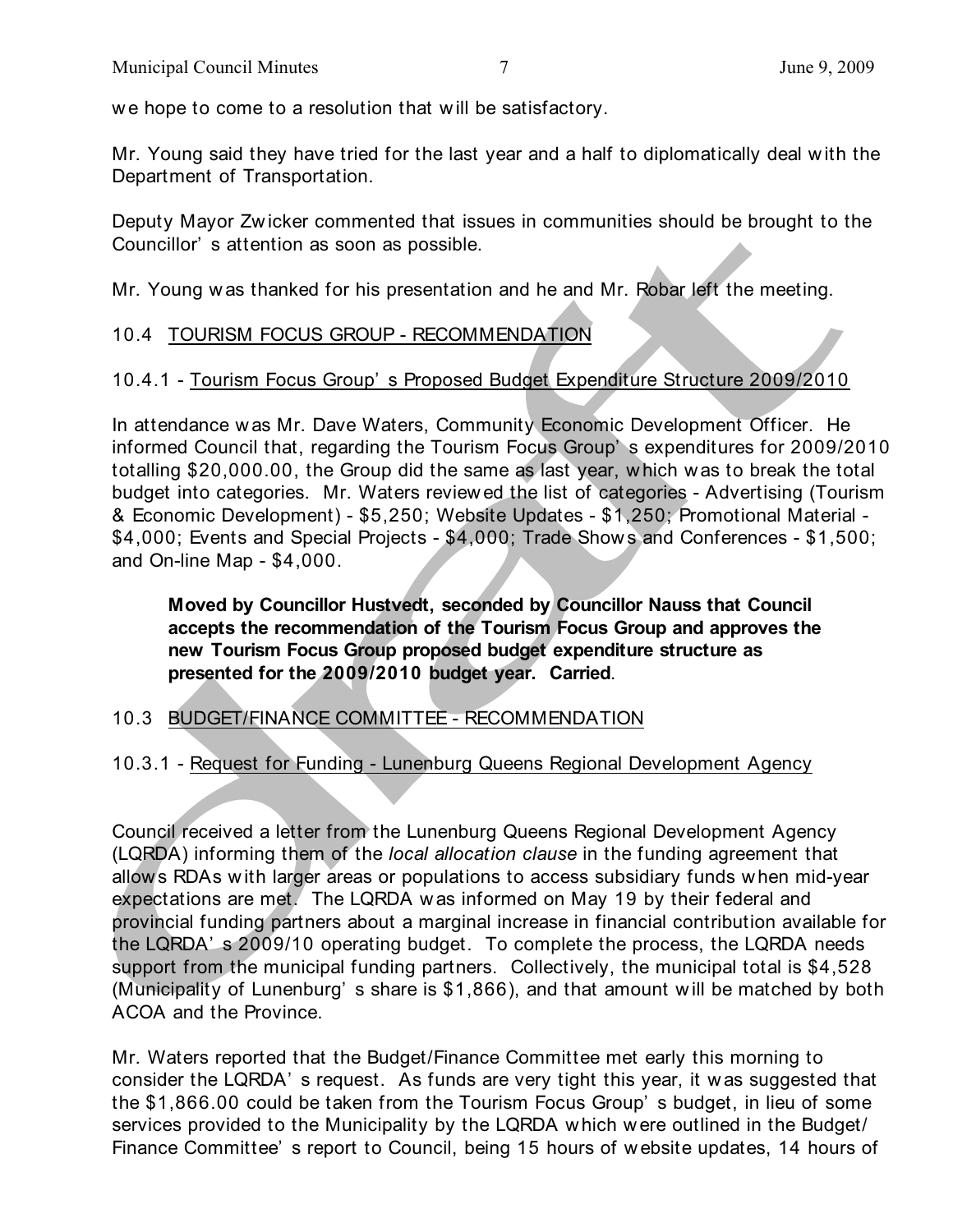Ad Design; and the creation of 2 banner stand designs.

Councillors expressed concern that this w ill establish the new allotment to the LQRDA for future years. It w as noted that the Budget/Finance Committee' s recommendation is to approve the additional funding as a one-time request.

**Moved by Councillor Bell, seconded by Councillor Hustvedt that Council accepts the recommendation of the Budget/Finance Committee and approves that \$1,866.00 be taken out of this year' s Tourism Focus Group budget to facilitate the one-time request by the Lunenburg Queens Regional Development Agency for additional funding, on the condition that the other five Municipal units also make their requested funding allocation, and also on the condition that the Municipality of the District of Lunenburg will get the expected services from the Lunenburg Queens Regional Development Agency as outlined in the Budget/Finance Committee' s Report dated June 9, 2009. Carried**.

Mr. Waters w as thanked and he left the meeting.

## 10.5 FIRE AND EMERGENCY SERVICES COMMITTEE - RECOMMENDATIONS

10.5.1 - Resolution to Recover Expenses for Fire & Emergency Services Responses

**Moved by Councillor Bell, seconded by Councillor Young that Council accepts the recommendation of the Fire & Emergency Services Committee and supports the " Resolution to Recover Expenses for Fire & Emergency Services Responses on Provincial Highways of Nova Scotia" when it comes forward at the UNSM Fall Conference**.

The question w as asked for clarification as to w hat constitutes Provincial Highw ays ...is it Highw ay 103 or Trunk Highw ays 10 and 12? Ms. Wilson said Provincial Highw ays w ould be any ow ned and maintained by the Province.

Councillor Bell expressed a concern that, although the intent of the Resolution is good, he feels there should be a uniform billing so that it' s applied equally across the province. Ms. Wilson suggested that an amendment be introduced at the Conference. Councillor Bell said he's not suggesting that we change the Resolution that's before us, but comments could be made to the UNSM Resolutions Committee and they could consider adding an amendment. He w ould like the Resolutions Committee to be aw are of some of the concerns before the Resolution comes to the floor of the Conference, so they can be addressed before that.

#### **The motion was carried**.

10.5.2 - Funds to do further Research of Fire Services w ithin Municipality

**Moved by Councillor Fawson, seconded by Councillor Nauss that Council**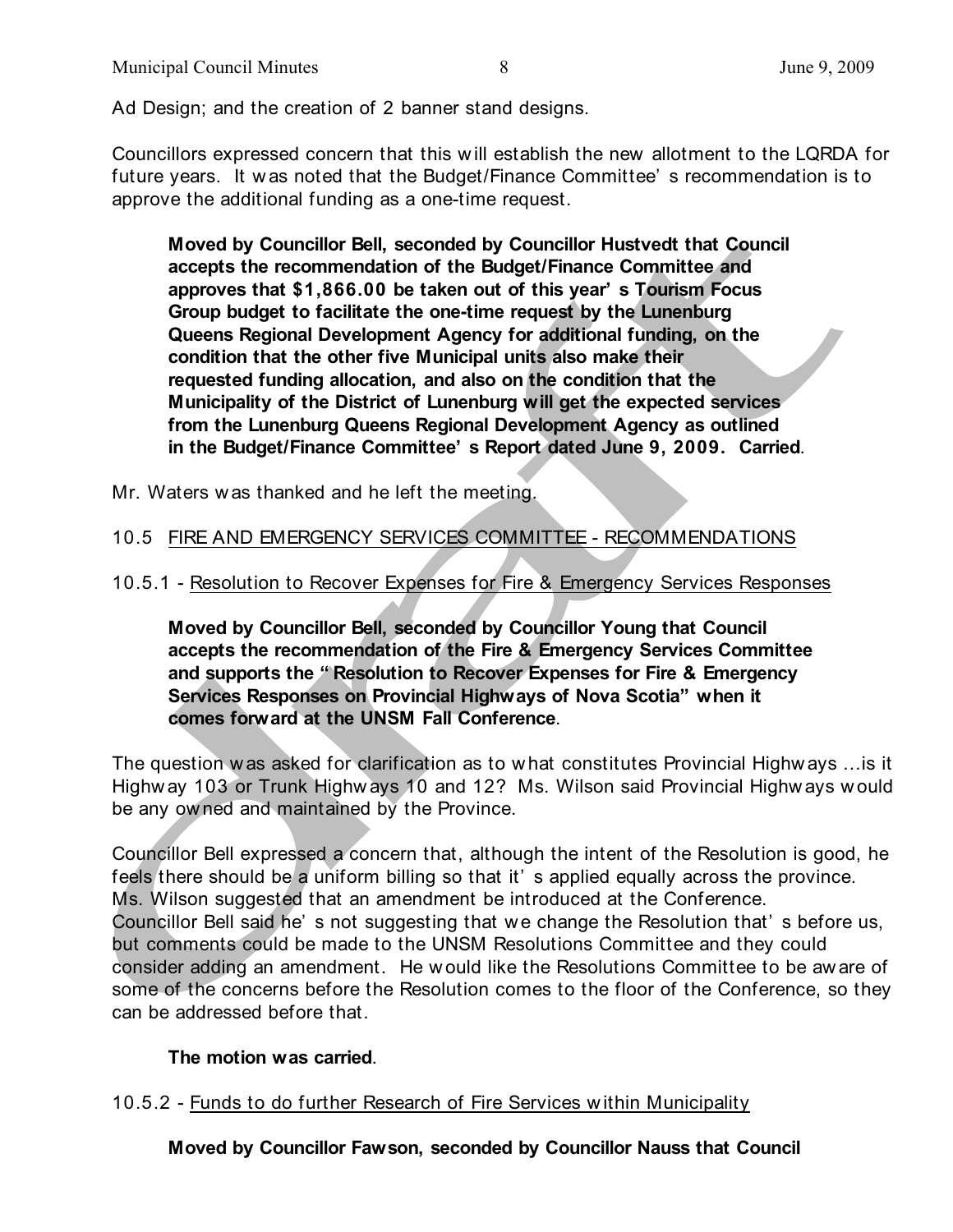**accepts the recommendation of the Fire and Emergency Services Committee and supports the Working Group by providing up to a maximum of \$2,000 from the Contingency Fund to do further research of fire services within the Municipality of the District of Lunenburg**. The motion w as **carried** after questions w ere answ ered and clarification provided as to w here the funds are coming from and the research to be done.

#### **11. STAFF MATTERS**

## 11.1 CHIEF ADMINISTRATIVE OFFICER' S MATTERS

11.1.1 - Building Report for April ' 09 - This report w as circulated for information.

## **12. MAYOR' S/COUNCILLORS' MATTERS**

#### 12.1 DEPUTY MAYOR' S UPDATE

Deputy Mayor Zw icker reported that, in the absence of the Mayor, he attended the Verge House Graduation celebration. He also attended the opening of the Relay for Life event and brought greetings from the Mayor, Council and Municipality.

#### **13. ADDED BUSINESS**

## 13.1 CONGRATULATIONS TO SOFTBALL TEAM AND TRACK & FIELD TEAM

Councillor Moore reported that the New Germany Senior Girls' Softball Team w on the NSSAF Provincial Division 3 Senior Girls' Softball Championship and she would like a letter of congratulations sent to them.

Councillor Nauss reported that Park View Education Centre' s Track and Field Team w on the NSSAF Provincial Division 1 Track and Field Championship and he would also like a letter of congratulations sent to them.

**Moved by Councillor Moore, seconded by Councillor Hustvedt that Council send letters of congratulations to the New Germany Senior Girls' Softball Team and to the PVEC Track and Field Team for winning the NSSAF Provincial Division 3 Senior Girls' Softball Championship and NSSAF Provincial Division 1 Track and Field Championship, respectively. Carried**.

# **12. MAYOR' S/COUNCILLORS' MATTERS**

12.2 LETTER TO CONGRATULATE JACOB HAMM re PROV. CHAMPIONSHIP

Councillor Milton Countw ay reported that Jake Hamm w on the Gold Aw ard in the NSSAF Provincial Junior Shot Put competition and he w ould like a letter of congratulations sent to him.

**Moved by Councillor Statton, seconded by Councillor Nauss that Council send a letter to Jake Hamm congratulating him on winning the Gold Award in the NSSAF Provincial Junior Shot Put competition. Carried**.